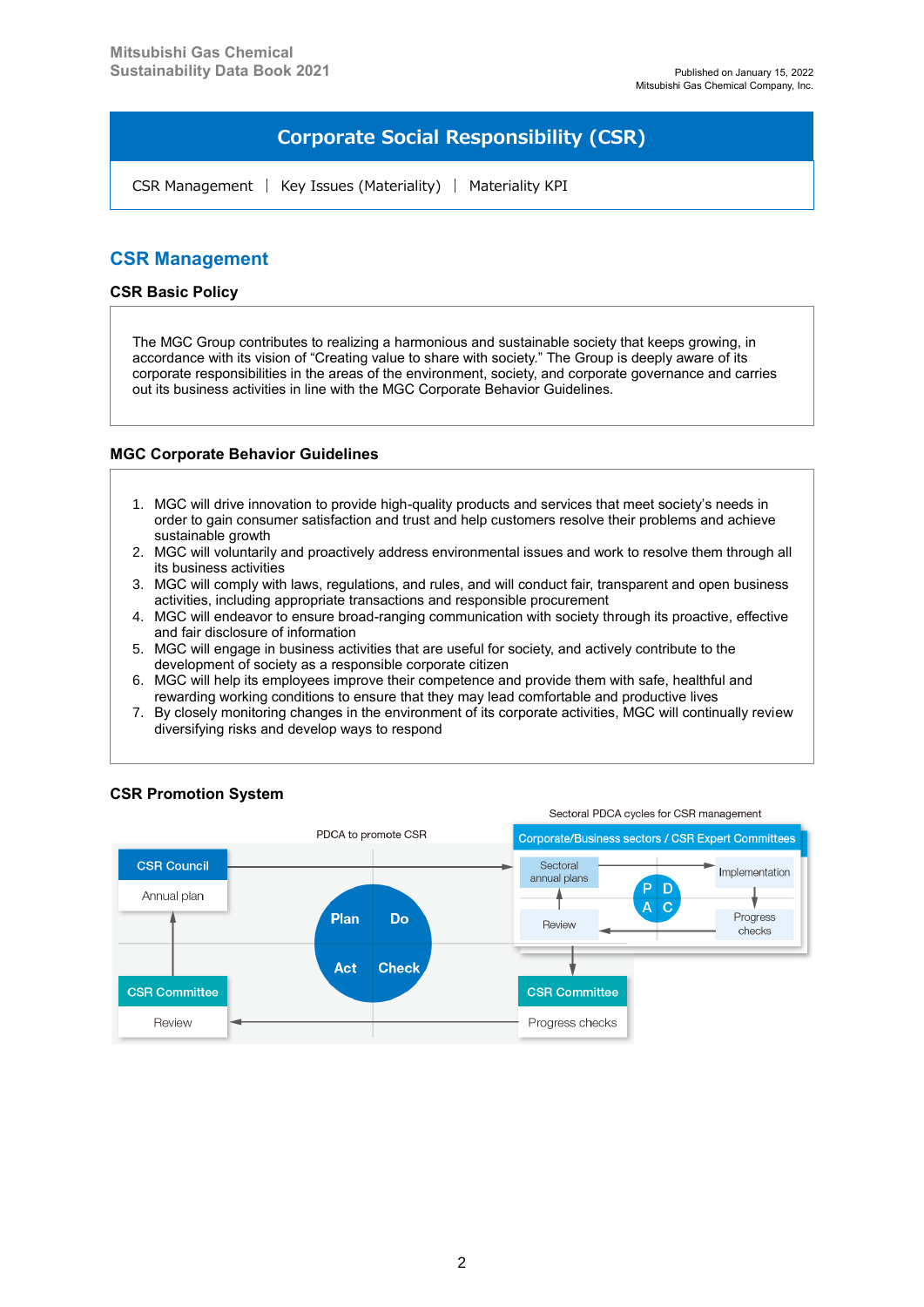### **CSR Council**

| Chair        | President (convener/approver)                                                                                                                                                                                                                                                                                                                                                                                  |  |  |  |
|--------------|----------------------------------------------------------------------------------------------------------------------------------------------------------------------------------------------------------------------------------------------------------------------------------------------------------------------------------------------------------------------------------------------------------------|--|--|--|
| Deputy Chair | Director in charge of the CSR & IR Division                                                                                                                                                                                                                                                                                                                                                                    |  |  |  |
| Participants | Executive officers, Corporate Sector heads and others designated by the<br>President.<br>Auditors participate as observers.                                                                                                                                                                                                                                                                                    |  |  |  |
| Secretariat  | Corporate Planning Division, CSR & IR Division                                                                                                                                                                                                                                                                                                                                                                 |  |  |  |
| Meetings     | Held at least annually                                                                                                                                                                                                                                                                                                                                                                                         |  |  |  |
| Objectives   | (1) Deliberate and determine Company-wide policy<br>(2) Deliberate and determine materiality and establish KPIs<br>(3) Assess and finalize annual CSR plan<br>(4) Verify progress in CSR management<br>(5) Build and put in place a CSR promotion system<br>(6) Deliberate and determine policies involving individual projects<br>(7) Issue recommendations for corrective actions<br>(8) Information sharing |  |  |  |

### **CSR Committee**

| <b>Participating Divisions</b> | The Corporate Planning, Administrative & Personnel, Finance & Accounting,<br>Information Systems, CSR & IR, R&D Production, Advanced Business<br>Development, Purchasing & Logistics, Environment Safety & Quality Assurance,<br>Production Technology and Internal Audit divisions, and others as designated by<br>the Secretariat |  |  |  |
|--------------------------------|-------------------------------------------------------------------------------------------------------------------------------------------------------------------------------------------------------------------------------------------------------------------------------------------------------------------------------------|--|--|--|
| Secretariat                    | CSR & IR Division                                                                                                                                                                                                                                                                                                                   |  |  |  |
| Meetings                       | Held as needed depending on the agenda                                                                                                                                                                                                                                                                                              |  |  |  |
| Objectives                     | (1) Deliberate agenda items for submission to the CSR Council<br>Company-wide policy, materiality, annual CSR plan, verification of progress with<br>CSR promotion system, operational reviews, etc.<br>(2) Establish expert committees                                                                                             |  |  |  |

# **Key Issues (Materiality)**

## **Materiality Identification Process**

| Step 1            | <b>Identification of</b><br>issues           | Compiled list of over 600 terms related to societal issues/changes from<br>various sources, including requirements in GRI and SASB standards,<br>ISO 26000 and SDGs and trends among other companies.                                                             |  |  |  |
|-------------------|----------------------------------------------|-------------------------------------------------------------------------------------------------------------------------------------------------------------------------------------------------------------------------------------------------------------------|--|--|--|
| Step <sub>2</sub> | Winnowing                                    | Classified the terms by keyword related to societal issues and societal<br>change and winnowed them down to 39 materiality factors.                                                                                                                               |  |  |  |
| Step 3            | <b>Prioritization</b>                        | Assessed the priority from the standpoint of both stakeholders and the<br>MGC Group. The CSR Committee drafted a materiality prioritization<br>hierarchy and submitted it to the CSR Council.                                                                     |  |  |  |
| Step 4            | <b>Management</b><br>deliberation/approval   | The materiality submitted by the CSR Committee was deliberated and<br>determined by the CSR Council.                                                                                                                                                              |  |  |  |
| Step 5            | <b>Updating of identified</b><br>materiality | Materiality is subject to change in response to changes in societal<br>imperatives and stakeholders' needs and preferences. Materiality will<br>accordingly be updated as needed in response to changes in society<br>and/or the MGC Group's business activities. |  |  |  |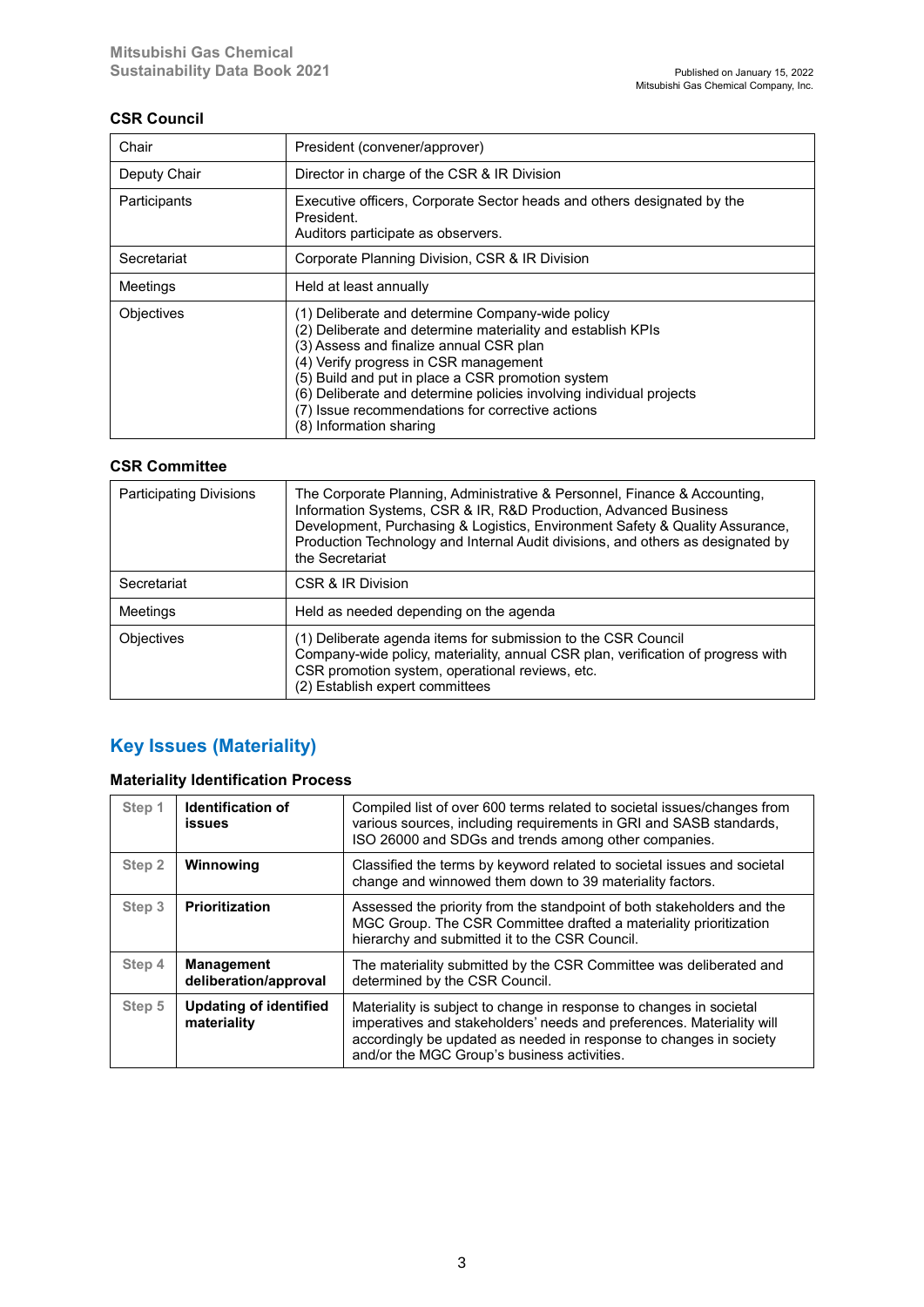## **Materiality and Main Initiatives: Pursuing Creation of Value to Share with Society**

| Materiality                                               |                                                                                                                                                                                                           | Why it is material                                                                                                                                                                                                                           | MGC's main initiatives                                                                                                                                                                                                                                                                                                                                                                                                                                                                                                                                                                                                                                  |
|-----------------------------------------------------------|-----------------------------------------------------------------------------------------------------------------------------------------------------------------------------------------------------------|----------------------------------------------------------------------------------------------------------------------------------------------------------------------------------------------------------------------------------------------|---------------------------------------------------------------------------------------------------------------------------------------------------------------------------------------------------------------------------------------------------------------------------------------------------------------------------------------------------------------------------------------------------------------------------------------------------------------------------------------------------------------------------------------------------------------------------------------------------------------------------------------------------------|
| Category                                                  | Elements                                                                                                                                                                                                  |                                                                                                                                                                                                                                              |                                                                                                                                                                                                                                                                                                                                                                                                                                                                                                                                                                                                                                                         |
| <b>Creating</b><br><b>Shared Value</b><br>(CSV)           | <b>Contribution through</b><br>business operations<br>Contribute to<br>Development of<br><b>ICT/Mobility Society</b><br>Solve energy and climate<br>change problems<br>Solve medical and food<br>problems | Pursuing creation of value to<br>share with society leads to<br>improvement in corporate value<br>from economic, social and<br>environmental standpoints.                                                                                    | Helping to move society<br>forward and solve problems<br>through business<br>operations, including by<br>contributing to development<br>of an ICT/mobility society<br>with polycarbonates,<br>polyacetal, super-pure<br>hydrogen peroxide,<br>electronic chemicals, optical<br>polymers and<br>semiconductor packaging<br>materials (BT resin); solving<br>energy and climate change<br>problems with geothermal<br>and LNG- fired power<br>penetration projects and<br>functional monomers; and<br>solving medical and food<br>problems with life science<br>products (e.g., antibody<br>drugs, fermented foods),<br>oxygen absorbers and MX-<br>Nylon |
|                                                           | <b>Related SDGs (targets)</b>                                                                                                                                                                             |                                                                                                                                                                                                                                              |                                                                                                                                                                                                                                                                                                                                                                                                                                                                                                                                                                                                                                                         |
|                                                           | 3 DOG HEALTH<br>4 BULLETIN<br>YFFORDABLE AND<br>Cifan Fnfroy<br>$-W$<br>M<br>Ŗ<br>4.4<br>7.2<br>3.6<br>7.3<br>3.8                                                                                         | 8 DECENT WORK AND<br>9 REUSERY, INVENTOR<br>11 SUSTAINABLE CITY<br><b>12</b> RESPONSIBLE<br><i>NO E</i> RMOUCHO<br>$\clubsuit$<br><b>AH4</b><br>QO<br>$\gamma$<br>9.4<br>12.2<br>8.1<br>11.4<br>12.3                                         | 17 PARTHERSHIPS<br>❀<br>17.3<br>17.16                                                                                                                                                                                                                                                                                                                                                                                                                                                                                                                                                                                                                   |
| <b>Foundation</b><br>for shared-<br>value creation<br>(S) | <b>Cultivating a corporate</b><br>culture of job<br>satisfaction                                                                                                                                          | An organizational culture that<br>enables all employees to<br>confidently give full play to their<br>abilities over the long term while<br>finding individualized meaning in<br>their jobs is the foundation of<br>corporate value creation. | Promoting work-life<br>balance; offering generous<br>child/family care systems,<br>creating dynamic workplace<br>environments                                                                                                                                                                                                                                                                                                                                                                                                                                                                                                                           |
|                                                           | <b>Promotion of diversity</b><br>and inclusion                                                                                                                                                            | A culture of collaboration among<br>individuals with diverse values is<br>conducive to new ideas and<br>technological innovation.                                                                                                            | Providing more<br>opportunities to women;<br>supporting career<br>advancement and work/life<br>balance; promoting<br>employment of individuals<br>with disabilities                                                                                                                                                                                                                                                                                                                                                                                                                                                                                     |
|                                                           | <b>Stakeholder</b><br>Corporate value creation is a<br>result of stakeholders'<br>engagement<br>contributions, including the<br>resources they provide.                                                   |                                                                                                                                                                                                                                              | Disclosing information in<br>compliance with laws and<br>securities exchanges'<br>regulations; fairly and<br>transparently disclosing<br>information online and via<br>news media                                                                                                                                                                                                                                                                                                                                                                                                                                                                       |
|                                                           | <b>Promotion of socially</b><br>responsible sourcing                                                                                                                                                      | Companies have a societal<br>responsibility to upgrade CSR<br>compliance throughout their<br>supply chains with respect to the<br>environment, working<br>conditions, human rights, etc.                                                     | Building safe, legally<br>compliant and<br>environmentally friendly<br>supply chains                                                                                                                                                                                                                                                                                                                                                                                                                                                                                                                                                                    |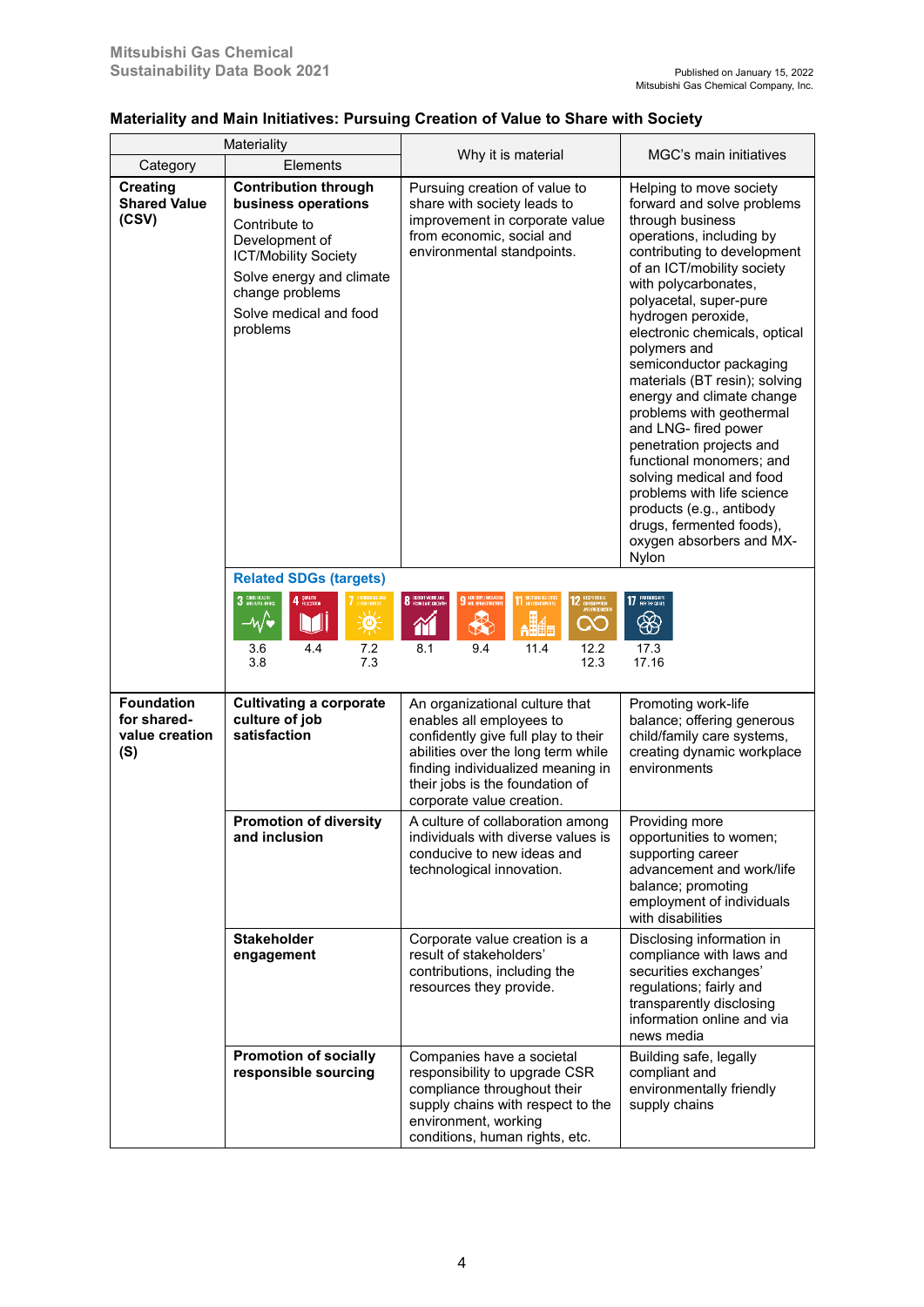|                                                                                           | <b>Occupational safety</b>                                                                                                                                        | Safety is the foundation of                                                                                                                                                      | Continuing to conduct                                                                                                                                                                                                                      |  |
|-------------------------------------------------------------------------------------------|-------------------------------------------------------------------------------------------------------------------------------------------------------------------|----------------------------------------------------------------------------------------------------------------------------------------------------------------------------------|--------------------------------------------------------------------------------------------------------------------------------------------------------------------------------------------------------------------------------------------|--|
|                                                                                           | and health/Process<br>safety and disaster<br>prevention                                                                                                           | business activities. Companies<br>have a societal duty to ensure<br>safety.                                                                                                      | occupational safety and<br>health risk assessments,<br>daily safety activities and<br>safety education/training in<br>the aim of zero occupational<br>injuries                                                                             |  |
|                                                                                           | Highly energy- and<br>resource-efficient<br>production                                                                                                            | Companies have a duty to<br>harmonize their operations with<br>global environmental protection<br>in accord with the principle of<br>sustainable development.                    | Minimizing environmental<br>impacts in sourcing<br>resources; efficiently using<br>resources (energy, raw<br>materials, water, etc.)                                                                                                       |  |
|                                                                                           | Chemical / product<br>quality and safety<br>assurance                                                                                                             | Quality assurance is the basis of<br>stakeholders' trust. Companies<br>have a duty to provide highly<br>safe and reliable products and<br>services.                              | Promoting company-wide<br>quality assurance activities<br>(Q- MGC) throughout<br>supply chains                                                                                                                                             |  |
|                                                                                           | <b>Promotion of</b><br>innovative R&D                                                                                                                             | Developing valuable new<br>products and technologies that<br>help to move society forward<br>and solve problems is the<br>pursuit of creation of value to<br>share with society. | Developing/adopting new<br>processes that maximally<br>leverage core technologies<br>cultivated over many years;<br>founding and developing<br>new businesses                                                                              |  |
|                                                                                           | <b>Related SDGs (targets)</b><br>3 COOD HEALTH<br>4 BULLETIN<br>5 GOODS<br>ේ<br>$-\sqrt{\bullet}$<br>W<br>4.2<br>5.1<br>3.8                                       | 6 DIENWATER<br><mark>ffordable.</mark> uko<br>I fan Fnfroy<br>8 ВЕБИТ МОРК АНВ<br>9 REUSTRY, MNEWATER<br>$\clubsuit$<br>à<br>्ळू<br>M<br>6.3<br>7.3<br>9.4<br>8.2                | 10 REDGED<br><b>16</b> PEACE AISTIE<br>Ç<br>$\infty$<br>16.2<br>10.2<br>12.2                                                                                                                                                               |  |
|                                                                                           | 3.9<br>4.4<br>5.5                                                                                                                                                 | 8.7<br>9.5                                                                                                                                                                       | 12.4<br>16.10<br>12.6                                                                                                                                                                                                                      |  |
| Harmonizatio<br>n of shared-<br>value creation<br>with<br>environmental<br>protection (E) | Proactive response to<br>environmental<br>problems<br><b>Air Quality Control</b><br>Water and Biodiversity<br>Conservation<br>Reduction of industrial<br>waste    | Addressing environmental<br>problems is imperative for all of<br>humanity. Companies must<br>proactively do so as a<br>prerequisite for their existence<br>and activities.       | Formulating medium-term<br>and annual RC* plans and<br>endeavoring to achieve their<br>targets<br>*RC: Responsible Care<br>Reducing GHG emissions<br>while supporting the Task<br>Force on Climate-related<br><b>Financial Disclosures</b> |  |
|                                                                                           | <b>Related SDGs (targets)</b><br>$3$ CDCD HEALTH<br><b>2</b> RESPONSIBLE<br>AND PRODUCTION<br>$-\sqrt{2}$<br>٠<br><u>00</u><br>6.3<br>12.2<br>3.9<br>12.4<br>12.5 | $13$ $\frac{\text{circular}}{\text{actain}}$<br>$15$ ON LARD<br>$\vert {\bf 4} \vert^{\rm{HE}}_{\rm{BROU}\,EMFR}$<br>Q<br>15.1<br>13.2<br>14.1<br>14.3                           |                                                                                                                                                                                                                                            |  |
| Value-creative<br>discipline<br>(G)                                                       | <b>Strengthen systems:</b><br>Corporate Governance<br>Compliance<br>Internal controls<br>Risk management                                                          | Developing disciplined ways<br>steadily execute strategies to<br>bring business models to fruition<br>and to sustainably grow<br>corporate value.                                | Building effective internal<br>control systems based on<br>appropriate corporate<br>governance, ensuring the<br>soundness of business<br>activities through<br>compliance, risk<br>management, etc.                                        |  |
|                                                                                           | <b>Related SDGs (targets)</b><br>5 GROSS<br>8 REGIST WORK AND<br>10 REDUCED<br>ේ<br>$\left( \equiv \right)$<br>5.1<br>8.7<br>10.2<br>5.5                          | PEACE JUSTICE<br>AND STRONG<br>16.2<br>16.5<br>16.10                                                                                                                             |                                                                                                                                                                                                                                            |  |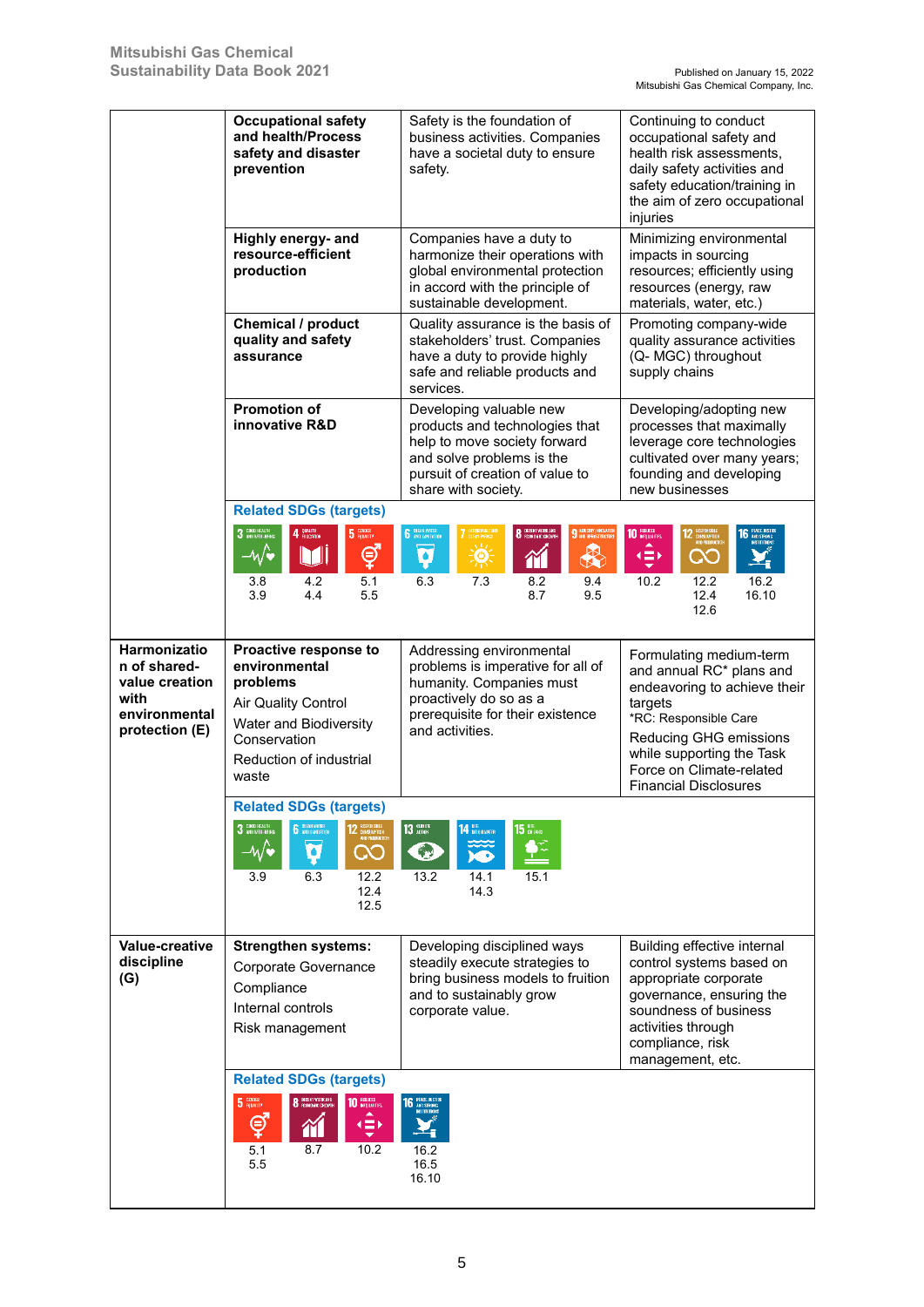## **Materiality KPI**

## **Contribution through business operations (CSV)**

| <b>KPIs</b>                                                               | FY2020<br>Results                                         | Fiscal year 2023<br>Targets                           | Fiscal year 2030<br>Targets                                                                                                                        | <b>Related SDGs</b><br>(targets)                                                       |  |
|---------------------------------------------------------------------------|-----------------------------------------------------------|-------------------------------------------------------|----------------------------------------------------------------------------------------------------------------------------------------------------|----------------------------------------------------------------------------------------|--|
| Sales from ICT and<br>mobility<br>applications                            | 234.2 bil. JPY                                            | 320.0 bil. JPY                                        | Create new<br>businesses that<br>accelerate digital<br>innovation                                                                                  | 3 DOD HEALTH<br>9 REUSTRY, INVOLVIDE<br>⊸∧⁄∖<br>3.6<br>9.4                             |  |
| <b>Contribution to</b><br>solving energy and<br>environmental<br>problems | Investment: 8.6 bil.<br>JPY*<br>(2018-2020<br>cumulative) | Investment: 12.0 bil.<br>JPY*.<br>(3-year cumulative) | Commercialize<br>carbon-negative<br>technology                                                                                                     | 9 <b>REUSTRY, IMEDIATION</b><br>9.4                                                    |  |
| Sales from medical<br>and food<br>applications                            | 39.4 bil. JPY                                             | 50.0 bil. JPY                                         | $\bullet$ Advance<br>preventative/<br>predictive medicine;<br>enhance healthy<br>longevity<br>● Further advance<br>food preservation<br>technology | 3 DRID HEALTH<br><b>12 RESPONSIBLE</b><br>AND PRODUCTION<br>–⁄м/♥<br>CC<br>12.3<br>3.8 |  |

\*Consolidated basis; Investment: Acquisition; Financing: Approval basis

### **Foundation for shared- value creation (S)**

| <b>KPIs</b>                                                                        | FY2019<br><b>Results</b>              | Fiscal year 2023<br>Targets          | Fiscal year 2030<br>Targets          | <b>Related SDGs</b><br>(targets)                      |
|------------------------------------------------------------------------------------|---------------------------------------|--------------------------------------|--------------------------------------|-------------------------------------------------------|
| Percentage taking<br>fewer than 10 days of<br>annual paid leave*1,2                | 7.8%<br>(Fiscal year 2018<br>results) | $0\%$                                | $0\%$                                | <b>8</b> DECENT WORK AND<br>8.5 8.8                   |
| <b>Serious occupational</b><br>accidents*1,3                                       | 0                                     | $\mathbf 0$                          | 0                                    | $3$ CDOD HEALTH<br>—⁄Μ<br>3.9                         |
| Serious accidents*1,4                                                              |                                       | $\mathbf 0$                          | 0                                    | 3 GROB HEALTH<br>3.9                                  |
| <b>GHG emissions</b><br>intensity<br>vs. Fiscal 2013*1                             | 14.6% reduction                       | 19.9% reduction                      | 28.0% reduction                      | <b>7</b> AFFORDABLE AND<br>xtv.<br><b>tary</b><br>7.3 |
| <b>R&amp;D investments</b><br>devoted to solving<br>climate change<br>problems*1,5 | 3.8% of R&D<br>expenditures           | 5% or more<br>of R&D<br>expenditures | 7% or more<br>of R&D<br>expenditures | <b>9 INDUSTRY, INNOVATION</b><br>9.5                  |